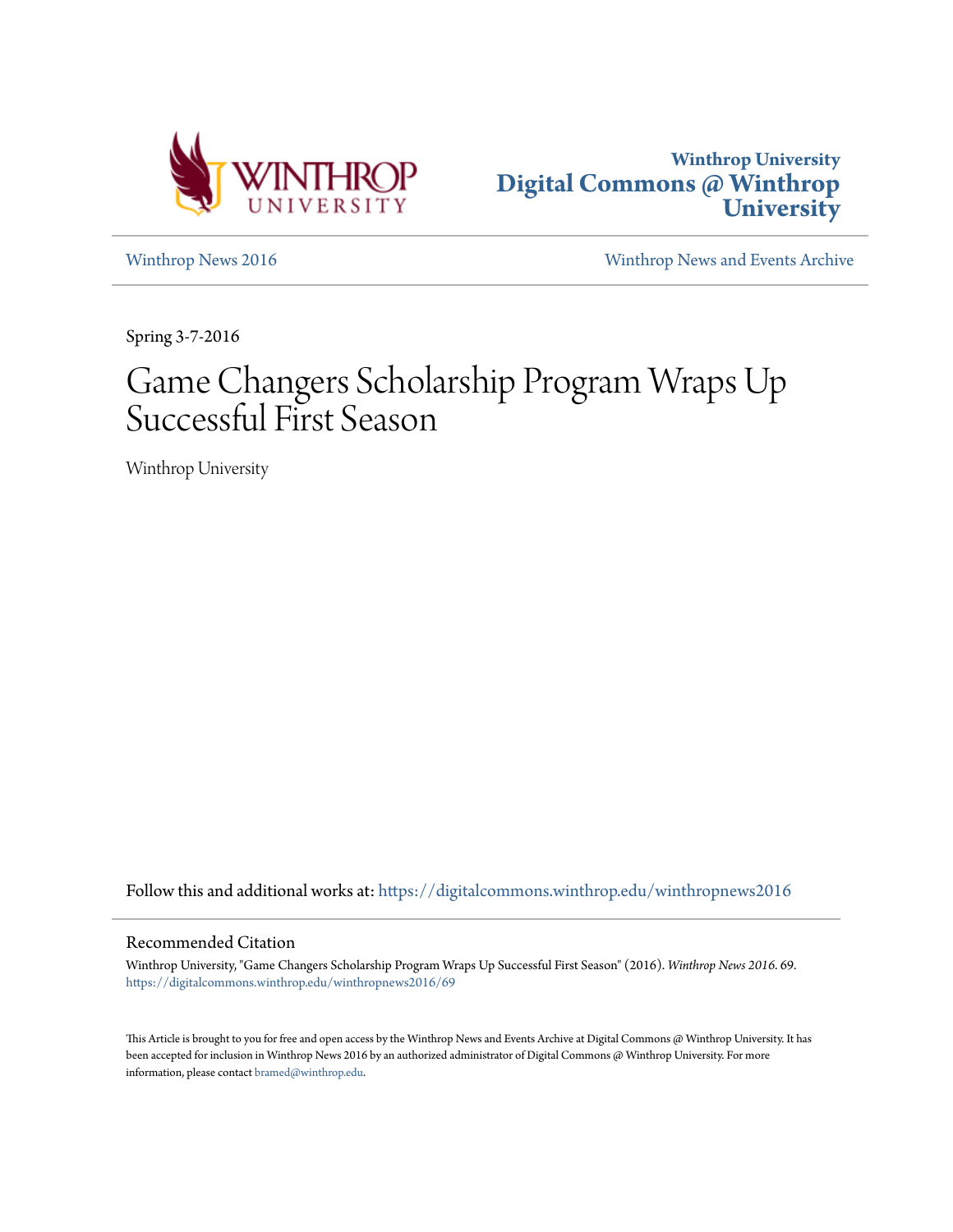



**AFFAIRS ATHLETICS GIVING**

03/07/2016



**O** SHARE

上没身。

All News

Archives

RSS News Feeds

Winthrop in the News

# **Game Changers Scholarship Program Wraps Up Successful First Season**

## **Quick Facts**

**Throughout the 2015-16 season, the Game** Changers program awarded 54 student scholarships, totaling \$27,000 in student aid. **T** Two grand-prize winners won scholarships worth approximately \$4,000 each.



ROCK HILL, SOUTH CAROLINA — When **special education major Brian Rittenberry** won a Game Changers scholarship at a Winthrop University home basketball game, he called it a "blessing."

"The **Game Changers program** is making a difference for students," said the Warrenville, South Carolina, native. "It was a blessing to have won the scholarship, and I can't thank the Game Changers enough. It's definitely going to make tuition a little easier to handle."

Throughout the 2015-16 basketball season, Winthrop's Game Changers program

**awarded 54 student scholarships**, totaling \$27,000 in student aid. Winthrop launched the unique new program, developed by President Dan Mahony, as a way to increase attendance at men's and women's home basketball games.

To be eligible, students had their IDs scanned and sat in assigned sections at the home games. Random seat numbers in those designated sections were chosen at the end of each men's winning game. Men's Basketball Coach Pat Kelsey directed members of the men's team into the stands to notify the winning students. For the women's games, raffle tickets were distributed to the students in attendance. Women's Basketball Coach Kevin Cook chose the winning tickets at the end of the games.

Students who attended at least five games were eligible for an even larger prize: a scholarship worth approximately \$4,000 for each student. This year's two grand prize winners are Macey Bosley, a chemistry major from Aiken, and Whitney McConnell, an elementary education major from Prosperity. President Mahony chose the winners by drawing their names from a basket of the eligible students.

"The Game Changers are pleased with the outcome of this exciting new program, especially knowing that so many students benefited from it," said Kimberly Faust, chief of staff for the Office of the President. "These generous donors are talking about how to expand the program for next year to touch even more students' lives."

### **Agape Foundation, Inc., Joins the Fun**

The Agape Foundation, Inc., a non-profit organization headed by CEO Scott Middleton '81, who is a Winthrop Board of Trustees member, created the \$6,000 Agape Involvement Award to add yet another incentive to attending basketball games. Three Winthrop student organizations with the